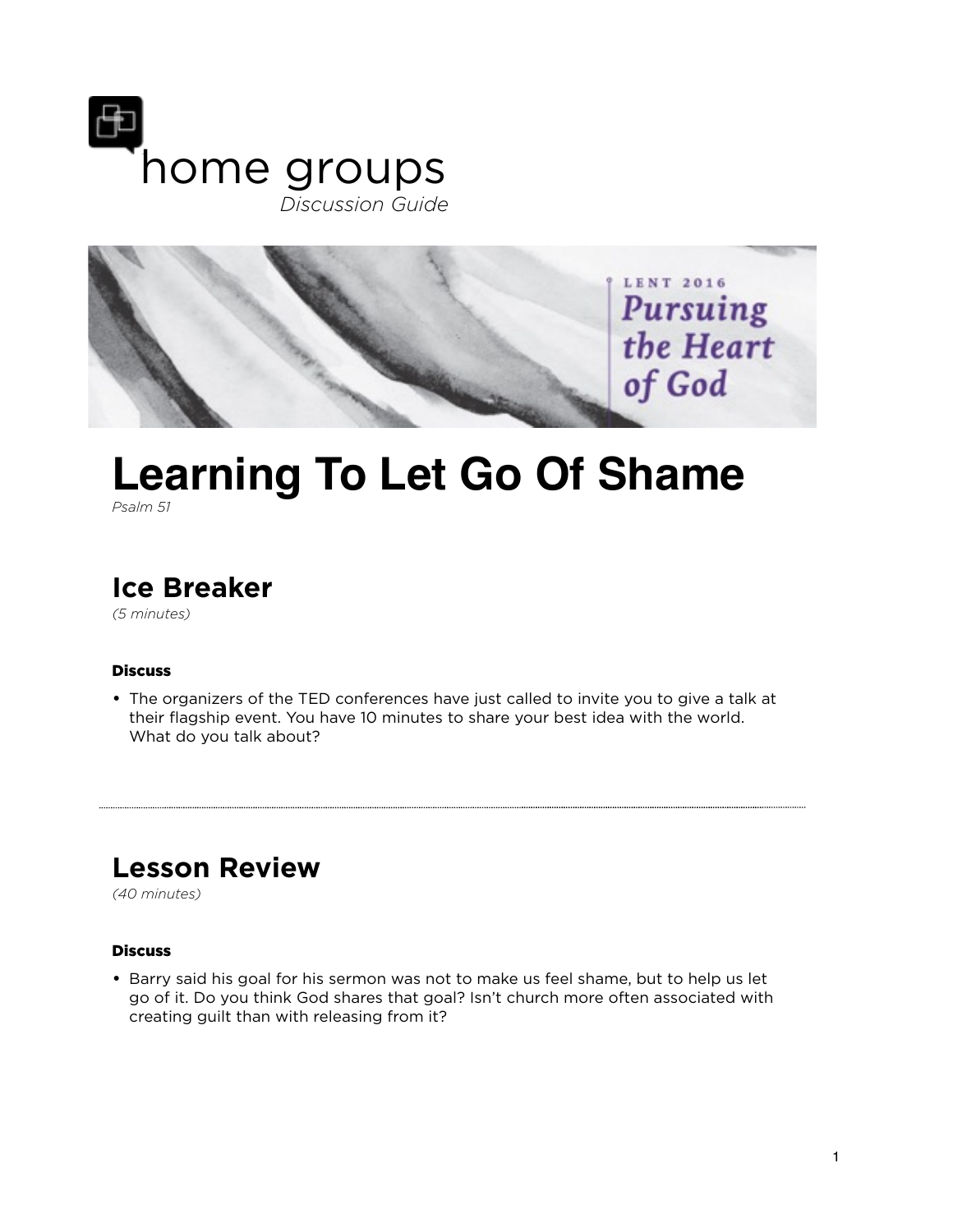#### Read Genesis 3:1-21

#### **Discuss**

• What were the consequences of the first sin? What did Adam and Eve do, say, and feel?

Barry said that there are three steps to letting go of shame.

#### **1. Face what is true about ourselves.**

This means being honest with ourselves and others about those parts of ourselves that we really don't want to think about.

#### Read all of 2 Samuel 11 and Psalm 51

#### **Discuss**

- What stands out to you about this story and David's confession?
- In Psalm 51:1-2, David uses three words for his behavior: transgressions, iniquity, and sin. Using a Bible dictionary, look up these three words and see how they differ. What was David confessing to?

Notice that Barry didn't say it's important that we face what is *awful* about ourselves, but rather what is *true* about ourselves. It is true that you were created in the image of God. It is true that you are worthy of love and belonging. It is true that someone loves you. But it may also be true that you love comfort more than Jesus, or that you're apathetic, or that status is your god, or that, like David, you have surrendered to a sexual fantasy rather than surrendering to God. The power of authenticity is letting our whole selves be seen, not just our edited-for-news-feed selves.

#### **Discuss**

• So it's time to answer the big question: if the members of your group could see all of your heart, what parts of it would surprise them? What about yourself do you most often keep hidden?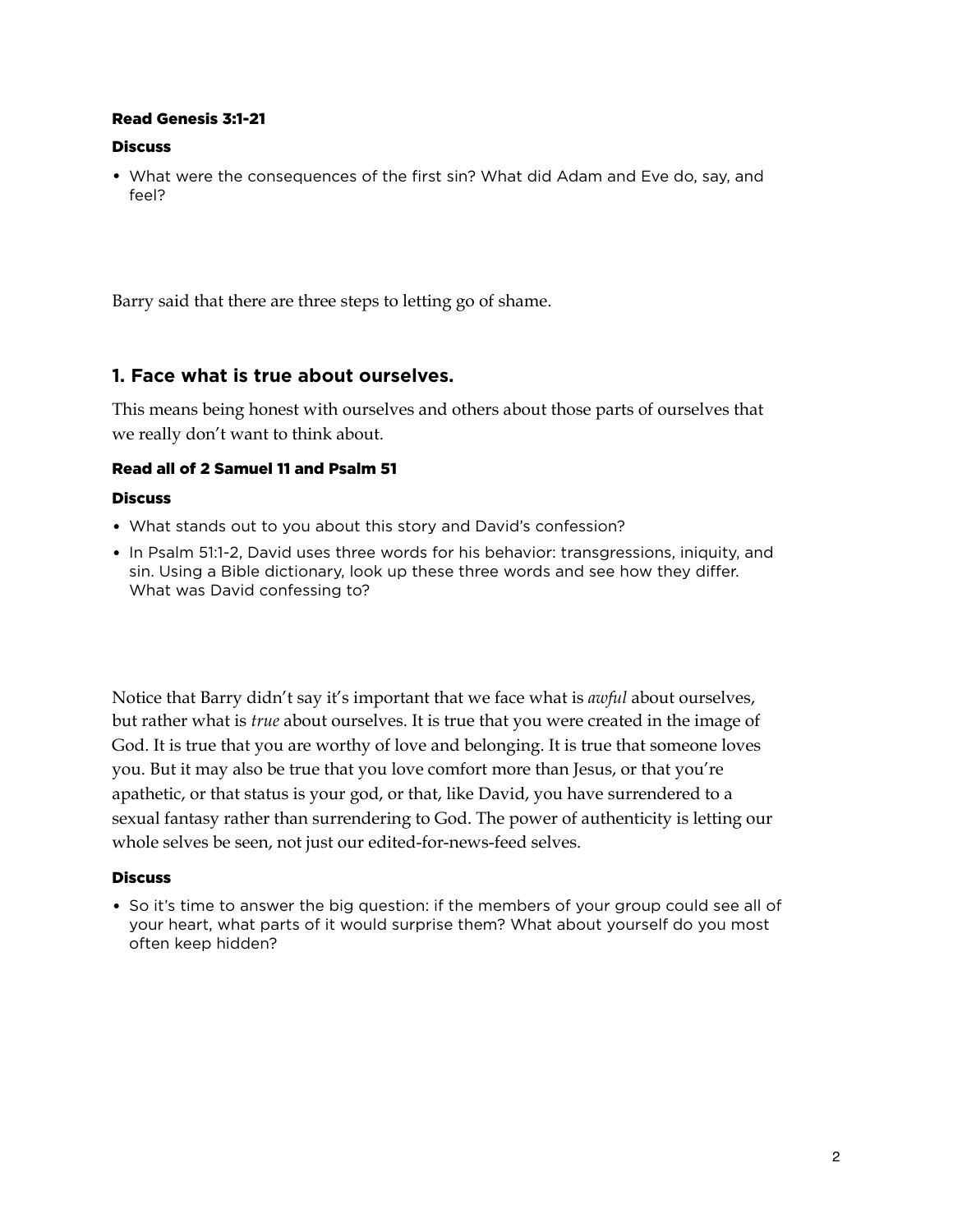#### **2. Embrace what is true about God.**

#### **Discuss**

• Psalm 51 gives three descriptors for God: mercy, love and compassion. Using a Bible dictionary, look up these three words and see how they differ. And how to they compare to the three words David used to describe his own behavior?

Barry noted that the three men who wrote more Christian scripture than any others were all complicit in murder. Moses, David and Paul all had blood on their hands. Barry said "God is not stingy with his grace."

Barry said, "Today at IBC, they have given the microphone to an adulterer and murderer. But I take comfort in the fact that I stand before a whole room of adulterers and murderers. This is why Jesus came."

#### Read Exodus 34:6, 1 John 1:5-9, and 1 John 4:16

#### **Discuss**

• Lots of things are true about God. After all, he is more deep, beautiful, wise and complex than we will ever understand. But given our limited abilities, what is most *deeply* true of God? What do these verses say?

#### **3. Allow God to do what only God can do.**

David prayed:

- Cleanse me, (because I can't cleanse myself.)
- Give me a pure heart, (because the one I have is full of impurity and I can't make it pure.)
- Restore my joy, (because my shame has stolen it from me and I can't get it back.)